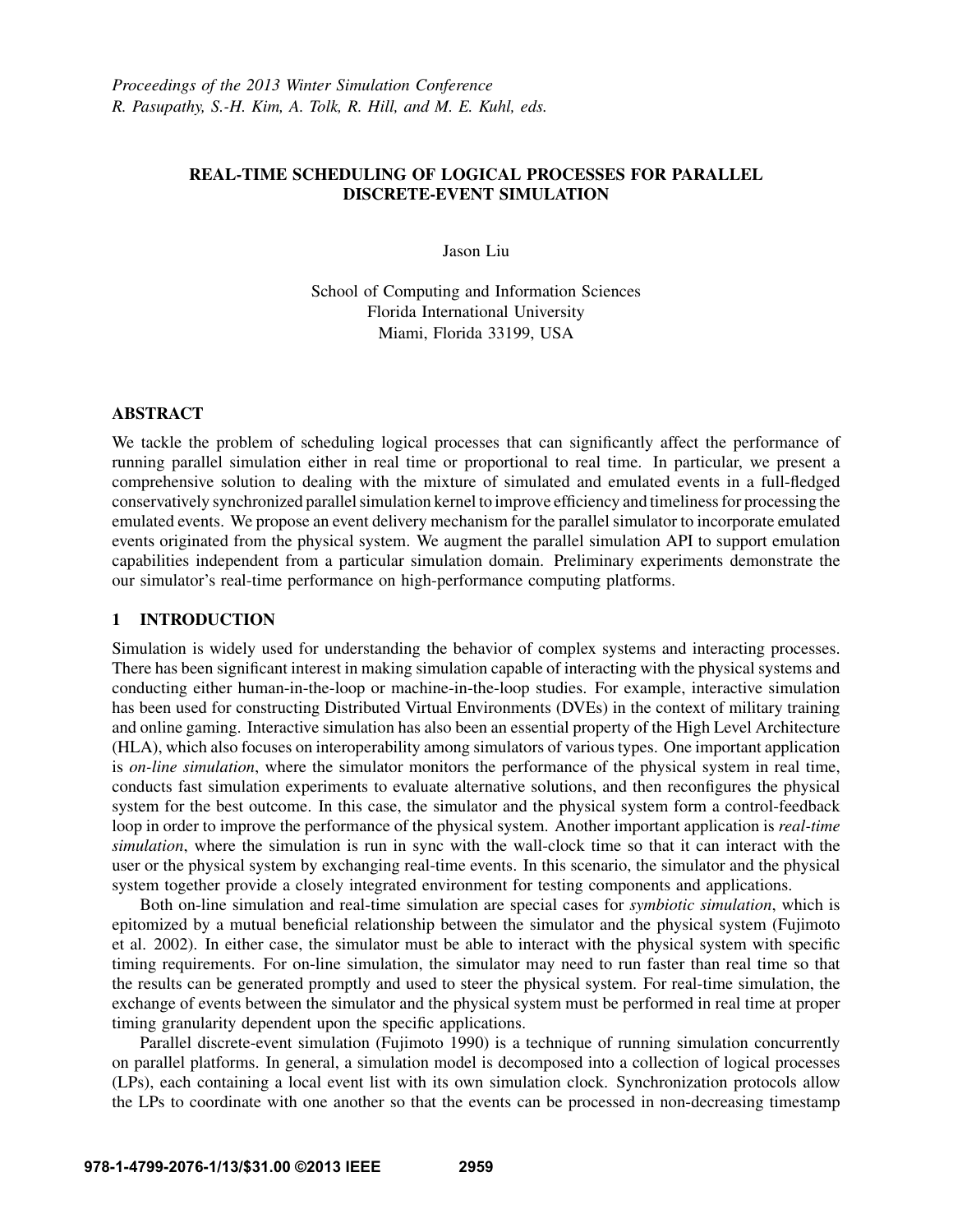at the corresponding LPs to ensure causality. Parallel simulation has been shown to achieve significant speedup over sequential simulation, and thus can enable large-scale simulation either faster than or in sync with the real time. In this paper, we focus on the problems of enabling parallel simulation to run either in real-time or in proportion to real time.

The traditional technique of running real-time simulation is to "pace" the simulation events according to the wall-clock time. That is, the simulator will suspend its execution if it finds that the timestamp of the next event on the event list is greater than the current wall-clock time (which is usually offset by the wall-clock time when the simulation starts). This technique is intuitive and reasonable in the context of sequential simulation, as it was first used for supporting network emulation in *ns-2* (Fall 1999). For parallel simulation, however, it creates a problem where multiple LPs may need to be paced simultaneously in real time. One way is simply have the simulator to dispatch the LPs in order of their simulation clocks, e.g., as in IP-TNE (Simmonds et al. 2000). When an LP is chosen to run, it first uses a conservative parallel synchronization protocol to determine the lower bound on timestamp (LBTS) of the incoming future events from other LPs, and then processes the local "safe" events—those with the timestamp smaller than LBTS—all in one batch. The problem is, since the simulator needs to process all safe events on one LP in real time before switching to other LPs, the events on the other LPs may turn out missing their real-time deadlines. To avoid this problem, the simulator can preempt the processing of events on an LP and switch to another LP with an earlier next event. One can achieve the same effect by merging all the LPs (and their event lists) located at the same processor. Both solutions have been used commonly by parallel real-time simulators today. Since, in both cases, the simulator needs to pin down all simulation events to real time, it basically sequentializes all simulation events on the processor and thus may destroy the potential parallel opportunity provided by the LP modeling paradigm.

Overall, we observe that a systematic treatment of parallel real-time simulation is missing in literature. More specifically, important questions still remain to be addressed, which include:

- 1. How to differentiate *emulated events*, which need to be pinned down to real time, from *simulated events*, which do not require real-time processing? Subsequently, how to maintain the causality between the events determined by the natural timestamp ordering of the events?
- 2. How to schedule LPs to ensure: (1) *timeliness*, which determines the capability of observing the real-time deadlines of the emulated events, and (2) *responsiveness*, perceived as the lag between the occurrence of the events in the physical system and their processing in the simulator?
- 3. How to design a generic application programming interface (API) to conveniently express the models consisting of both simulated and real-time components?

In this paper, we present a comprehensive solution to dealing with the mixture of simulated and emulated events in a full-fledged conservatively synchronized parallel simulation system. In particular, we make a careful distinction between processing simulated and emulated events in order to achieve better efficiency and improve the timeliness of the emulated events. The event delivery mechanism of the parallel simulator is designed to easily and efficiently incorporate emulated events from the physical system. Furthermore, we implement the real-time mechanism in our high-performance parallel simulator (MiniSSF 2013). We augment the parallel simulation API with generic functions to support the emulation capabilities independent from any specific simulation domain. The new API allows coherent real-time execution of the emulated events in simulation and supports flexible interaction between the simulator and the physical system.

## 2 BACKGROUND AND RELATED WORK

In this section, we discuss the background and identify important related work in areas of parallel discreteevent simulation, interactive simulation, as well as network emulation and simulation.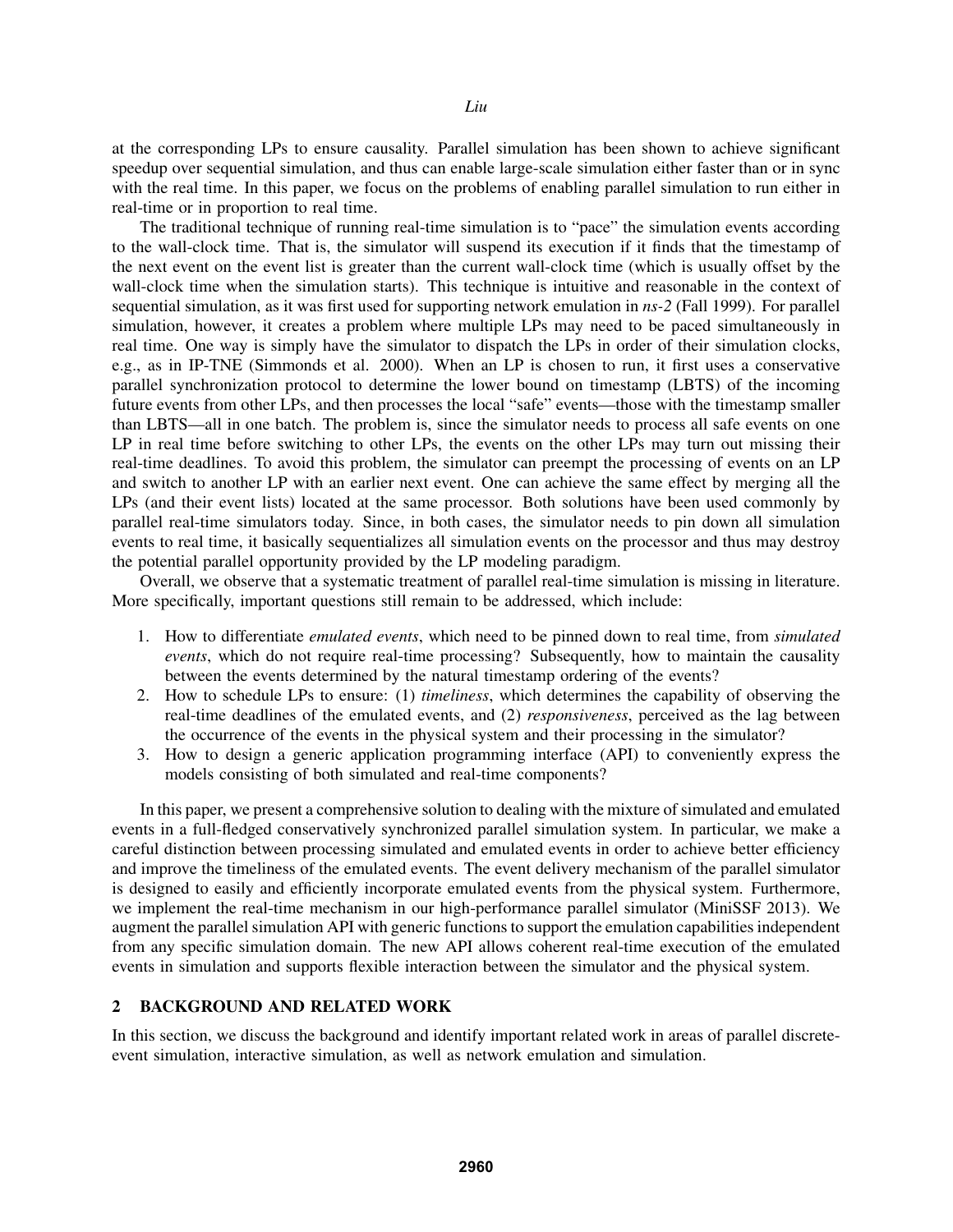#### 2.1 Parallel Discrete-Event Simulation

Time management is the central theme of parallel discrete-event simulation (also called parallel simulation, in short) (Fujimoto 1990). In general, parallel simulation adopts spatial decomposition: a simulation model is expressed as a set of interconnected logical processes (LPs) which can be assigned to different processors for parallel processing. By exploiting the concurrency between the LPs, parallel simulation is able to accelerate simulation, to run large-scale models, or both. A critical issue of parallel simulation is to maintain the *local causality constraint*, which requires events at each LP be processed in non-decreasing timestamp order. Parallel simulation can be classified into two broad regimes—conservative and optimistic synchronization—based on the differences in the methods used to enforce causality.

Conservative synchronization, such as the CMB protocol (Chandy and Misra 1979), strictly prohibits out-of-order event processing: an LP can process its local events only when it is guaranteed that other LPs will not later send events to it with smaller timestamps. Studies suggest that the performance of conservative synchronization protocols is heavily influenced by the *lookahead*, which can be regarded as a modeldependent lower bound for the simulation clocks at the LPs to drift away from one another. Lookahead essentially underlines the ability of the simulation model at predicting future events. For conservative synchronization, it is important to extrapolate the lookahead explicitly from the simulation model in order to achieve good parallel performance. Optimistic synchronization, such as Time Warp (Jefferson 1985), allows events to be processed possibly out of order. Once a causality error is detected, the simulator rolls back the execution to a state before the time of the event to recover from the erroneous computation. To achieve good efficiency, time warp needs to address important problems, such as state saving, rollback, global virtual time (GVT) computation, and memory management.

Theoretically, both conservative and optimistic synchronization can support real-time simulation. However, we observe that, for optimistic synchronization, since real-time events may directly deal with the physical system causing irrevocable operations that cannot be rolled back, it requires that the GVT computation be performed frequently in order to keep up with the real time. This can cause significant overhead. In this paper, we focus only on conservative synchronization for real-time simulation.

### 2.2 Interactive Simulation

By interactive simulation, we mean that a simulator needs to interact in real time with the user or with a physical system (such as a physical device and a real application). This is an area bordering both continous-time and discrete-event simulation paradigms. An important example is the Distributed Interactive Simulation (DIS) (IEEE Std 1278.1-2012, Revision of IEEE Std 1278.1-1995 2012), which has been used extensively for building computer-generated virtual environments for training and wargaming in the defense community. DIS was later superseded by the High Level Architecture (HLA) (IEEE Std 1516-2000 2010) with a sharpened focus on simulation interoperability. An important aspect of HLA is the time management of the federates, called the runtime infrastructure (RTI) (Fujimoto and Weatherly 1996).

An interesting HLA/RTI time management mechanism is based on wall-clock time, where the simulator derives the current simulation time directly from real time as opposed to using timestamps. "Real-time scheduling" in this sense refers to creating effective mechanisms, such as synchronizing hardware clocks and applying dead reckoning techniques, so that the simulator is able to meet the soft or hard real-time constraints to ensure timely interactions with the end user (human-in-the-loop) or the physical system (machine-in-the-loop). Our approach is different in that we keep stringent timestamp ordering of the events. This is especially important to incorporating analytical models, in which case we need to maintain the necessary simulation accuracy with a fine-grained timing requirement. For example, the transactions in a detailed network model may happen at or below the microsecond level. It is therefore insufficient to simply conduct a time-driven simulation based on the wall-clock time at a granularity in the milliseconds. Our real-time scheduling mechanism proposed in this paper aims at enabling interactive simulation with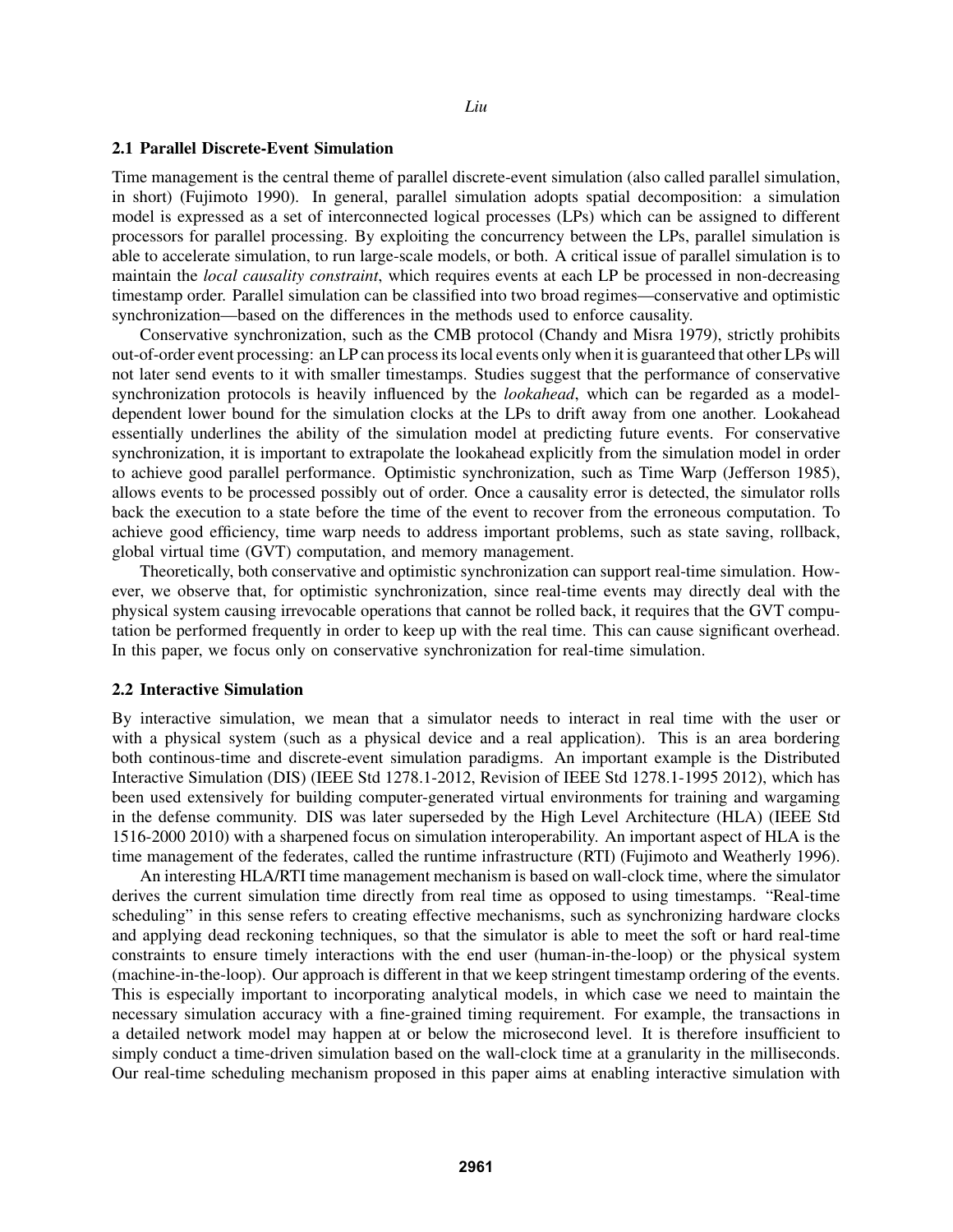potentially large-scale and yet fine-grained models, such as the network simulation, where the models can be executed in parallel and faster than real time.

#### 2.3 Network Emulation and Interactive Network Simulation

An important area of interactive simulation is network emulation. A major distinction between simulation and emulation in this case is the treatment of time. Simulation provides models for network protocols and network entities (networked hosts, routers, links), and represents network transactions as pure logic operations, where simulation time bears no direct relationship to the wall-clock time. Emulation, on the other hand, directly interacts with the physical devices by conducting and modulating traffic in real time.

Choices are abundant for network emulation. We can only mention a few prominent examples. Dummynet (Rizzo 1997) represents each virtual network link as a queue with specific bandwidth and delay constraints; network packets are intercepted in real time and then pushed through the corresponding queues in order to experience proper packet delays and packet losses. ModelNet (Vahdat et al. 2002) uses parallel computers to run a large number of unmodified network applications communicating over a virtual network. EmuLab (White et al. 2002) is an experimentation facility built on a dedicated high-performance computing cluster consisting of computers where the user can swap in specific operating systems and virtual machines to run applications; the computers are configured to form a virtual network environment with designated delay nodes for modulating traffic. ORBIT (Raychaudhuri et al. 2005) is an open large-scale wireless network emulation testbed that uses real wireless transmissions.

Most network simulators are embedded with real-time simulation capabilities to support emulation. Again, we can name only a few examples: NSE (Fall 1999), IP-TNE (Simmonds et al. 2000), Maya (Zhou et al. 2004), TWINE (Zhou et al. 2006), PRIME (Liu et al. 2007), CORE (Ahrenholz et al. 2008), PrimoGENI (Van Vorst et al. 2011), and S3F (Nicol et al. 2011). Our research here aims at addressing the general fundamental issues related to real-time processing in parallel simulation. The results can be readily used to improve the real-time performance of the parallel network simulators.

Xu et al. (2001) earlier introduced the concept of *real-time lookahead* that can be extracted from physical implementation of network protocols and applications. They observe that there is a natural delay in real time for incoming network traffic between it is generated by real applications and presented to the real-time simulator, which is due to network latency and queuing. This delay can be used as a lookahead and as a cushion for the simulator to advance its simulation clock. Note that "lookahead" here is not used in the traditional sense of quantifying the model's ability to predict future, which we normally use to guarantee the correctness and performance of parallel simulation. Here it actually reflects the quickness of the simulator's response to external events. In other words, the lack of real-time lookahead does not mean that the simulator cannot advance its clock; on the contrary, the simulator should in the least be able to advance its clock according to real time. Framing it as lookahead as a way to limit real-time event processing seems to be an unnecessarily heavy-handed approach. Different from Xu's approach, we make an important distinction between timeliness and responsiveness of a real-time simulator. The former is a measurement of quality on the design and implementation of the real-time simulator, while the latter is a user-configurable model-specific parameter. We further elaborate this point in next section.

In our earlier work, RINSE (Liljenstam et al. 2005), we made the distinction between simulated and emulated events, and used a priority-based scheduling mechanism to prioritize emulated events. However, all events are still pinned down to real time. Also, the definition of emulated events was restricted to only incoming events from the physical system; the outgoing events could not be properly identified due to the limitation of the simulator API. Consequently, there is no mechanism to guarantee RINSE's responsiveness to external events. In RINSE, we also proposed a latency-hiding technique by shortening the queuing time for emulated packets in simulation to compensate for the latency experienced by the emulated packets before they enter into the simulation system. This technique is domain specific. Our approach here is applicable to general parallel simulations. Latency hiding can be easily implemented in the network model built with our simulator with the generic real-time simulation API.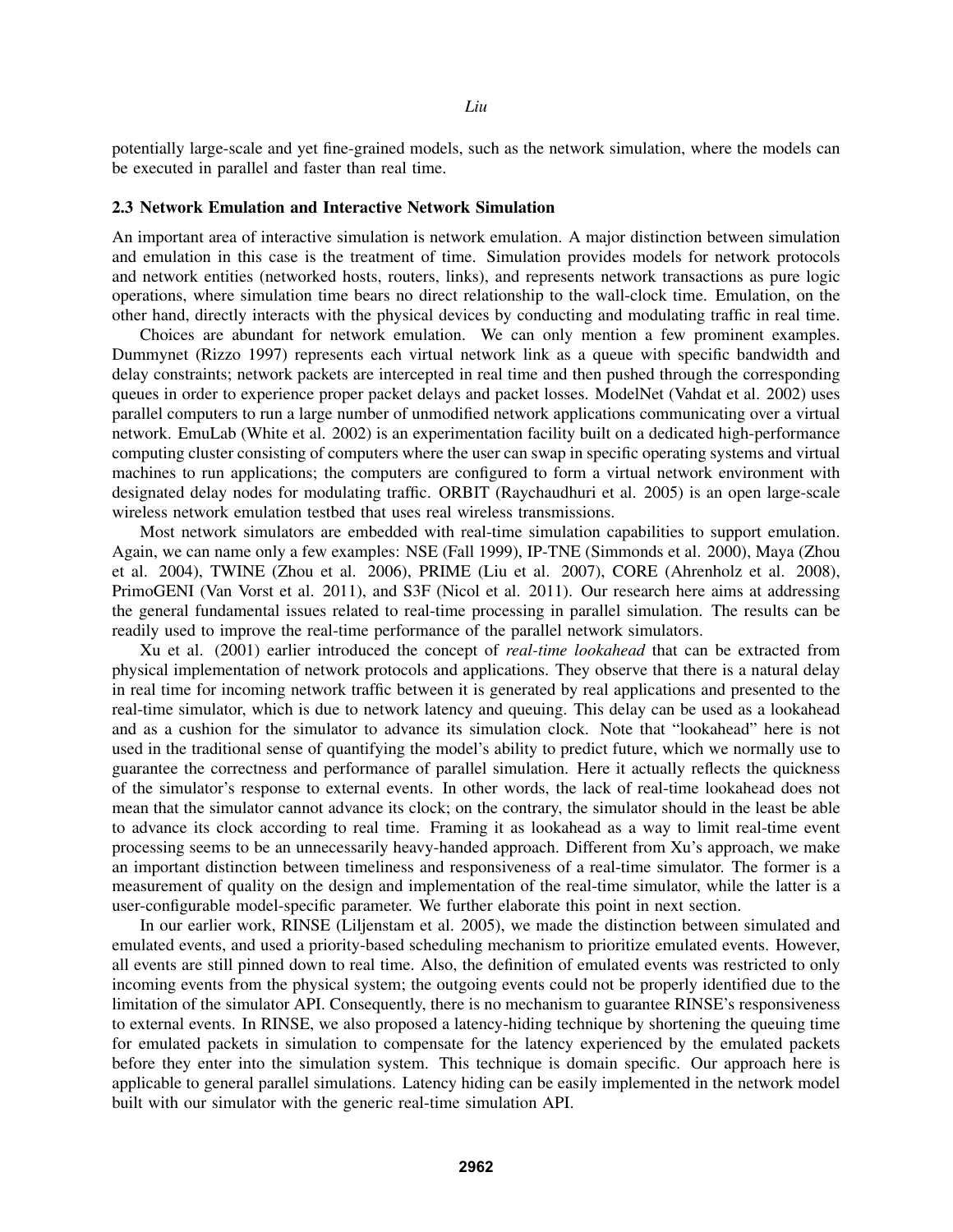Interactive simulation has been applied more broadly for modeling networks. In Genesis (Szymanski et al. 2002), network simulation is used as an integrated service for network management, planning, monitoring, and traffic engineering. In ROSENET (Gu and Fujimoto 2007), a high-performance network simulator works with a low-fidelity network emulator, which can be geographically distributed, to enable large-scale network studies. This idea has been extended in SymbioSim (Erazo and Liu 2013), where network simulation and emulation form a symbiotic relationship, through which accurate network queuing behaviors can be reproduced in emulation using real-time simulation results. Jin et al. (2012) proposed a technique of coordinating a parallel simulator with an emulation system based on virtual machines controlled by virtual time. The two systems coordinate by alternating the execution of simulation and emulation with message exchanges occurring only at the boundaries. All these techniques require the parallel simulators be able to promptly handle external events.

### 3 REAL-TIME SCHEDULING

### 3.1 Timeliness and Responsiveness

For real-time simulation, it is important to make a distinction between two different concepts: timeliness and responsiveness. *Timeliness* is a metric for determining how well a simulator is able to keep up with the real time. We define timeliness—more specifically, the lack of it—to be the difference between the simulation time that an emulated event is scheduled to be processed and the wall-clock time at which it truly happens. Due to the simulation workload and various overheads, including the cost for retrieving an event from the event list and the cost for context switching between simulation processes, the real time at which an event gets to be executed may be extended beyond the scheduled time. We use the delay to evaluate the efficiency of the simulator in terms of processing events and controlling overheads.

Unlike timeliness, *responsiveness* is a measure of the simulator's response to external input. A real-time simulator that interacts with the physical system typically would take input from the physical system, such as reacting to the user input made through a graphical user interface, or intercepting a network packet at the network device. We define responsiveness as the real-time delay between the time an event occurs in the physical system and the time the event is being processed in simulation.

The tasks of a real-time simulator are split between processing simulation events and performing I/O functions. On the one hand, it is relatively straightforward for handling the output, i.e., performing actions initiated by the simulator and realized in the physical system, such as plotting the simulation state on a graphical display, or sending out network packets through the network interface—these output actions are usually performed synchronously. On the other hand, it is not as straightforward to handle the input, i.e., performing actions initiated by the physical system and processed in simulation. These input actions need to be performed asynchronously; the simulator usually runs as a separate process from the one that generates the input at the physical system.

One solution, as in RINSE (Liljenstam et al. 2005) and some other real-time simulators, is to have the simulator probe the arrival of external events from the physical system before processing the next event. When there are available external events, the simulator will insert them into the event list using the current simulation clock as the timestamp. The drawback is that probing must be handled with care—it could add significant overhead if the probing is set to be too frequent; and yet the simulator could become sluggish if the probing interval is too long. Alternatively, one can "pace" the simulation events in which case the simulator can simply do a timed-wait on input until the time of the next event. It would require, however, that all simulation events are processed in real time so that the simulator may not advance its simulation clock ahead of the wall-clock time at which the external event happens.

It is important to observe that the responsiveness requirement depends on the model. In other words, it should be a configurable model parameter. For human-in-the-loop cases, the responsiveness typically does not need to be smaller than, say, 100 milliseconds, for the user to notice any difference. For machine- or software-in-the-loop cases, such as in the infrastructure network simulations, the responsiveness may not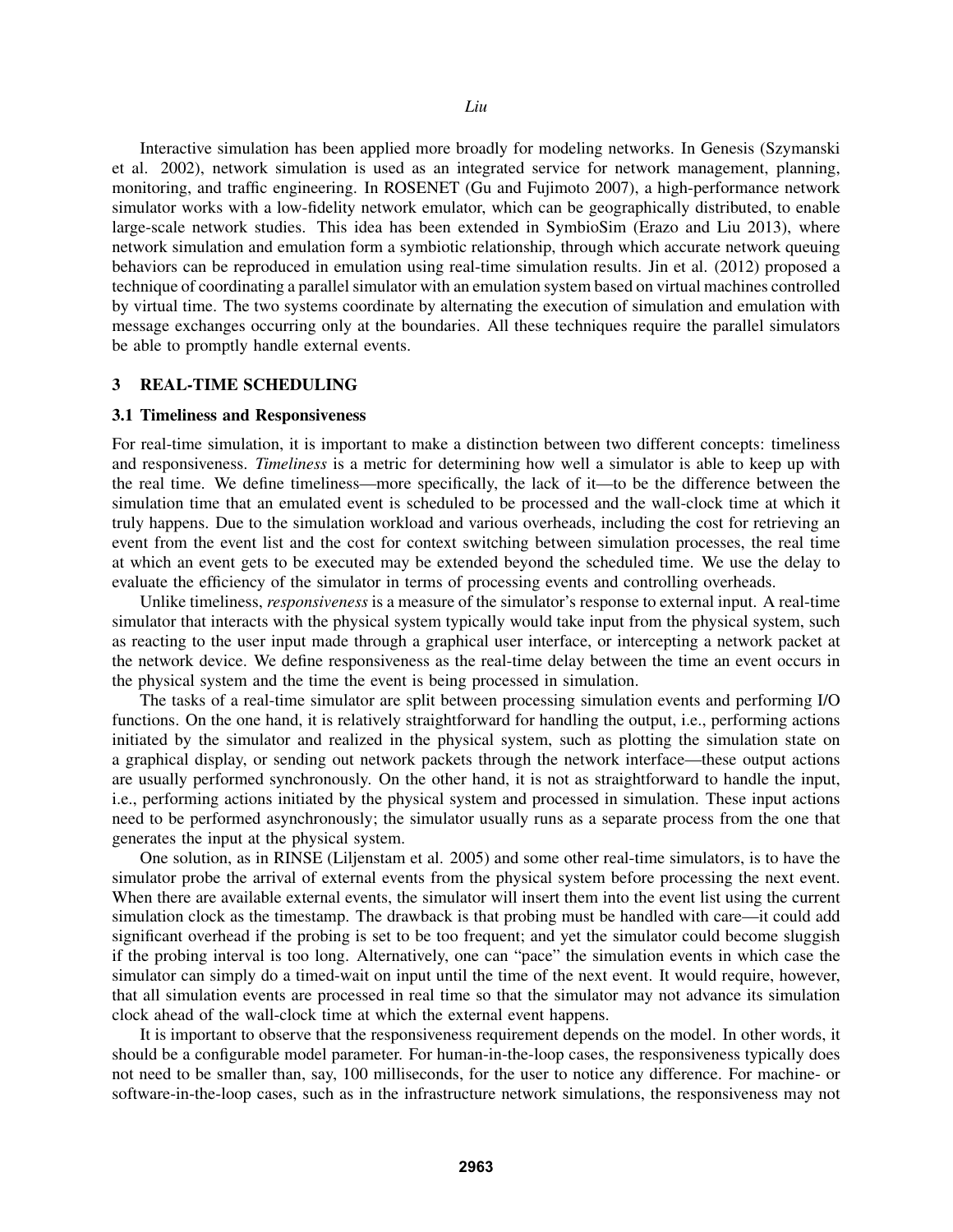

Figure 1: Simulated and emulated events.

be above the millisecond level to ensure sufficient accuracy. It can go even lower for wireless network simulations. The responsiveness value can also be determined automatically from the characteristics of the physical devices, such as the network latency and the queuing level, as what has been proposed in the real-time lookahead approach (Xu et al. 2001).

Our solution makes a deliberate distinction between simulated and emulated events. Both types of events are processed in the timestamp order at their corresponding LPs. They abide the conservative synchronization protocol; that is, to avoid out-of-order event processing, the events can only be processed if their timestamp is no larger than than the lower bound on timestamp (LBTS) determined by the synchronization protocol. A *simulated event* is processed without delay as soon as the event becomes the head of the event list. It is not pinned down to real-time. An *emulated event*, on the other hand, shall be processed according to the wall-clock time—the simulator will not process the event until the wall-clock time has reached or gone beyond the scheduled time of the event. We handle three types of emulated events:

- An *emulated output event* is an event initiated by the simulator to invoke actions in the physical system in real time. For example, one can schedule an emulated output event to report the state of the simulation or to send a network packet at a particular time.
- An *emulated input event* is an event initiated by the physical system and inserted into simulation to alter its state for modeling purposes. For example, one can insert an emulated input event upon a user input or upon a network packet being captured at the network device.
- A *check-input event* is a special event scheduled by the simulator at regular real-time intervals in the absence of other emulated events. The check-input event serves two purposes: (1) it forces the simulator to synchronize with the wall-clock time at a desirable frequency; the simulator will not be able to advance its simulation time ahead of the real time by more than the length of the time interval, and (2) it checks the input; when a check-input event is processed, the simulator will poll the physical system to see if there are emulated input events enqueued during the last interval; and if so, it will insert the events into the event list at the corresponding LP. (The simulator will automatically check input when processing all types of emulated events. The check-input event is specially designed for this purpose when no other emulated events are present.)

Fig. 1 shows an example with thirteen events at an LP's event list. The figure shows two time lines: one in simulation time, at which the events are shown to be scheduled for processing, and the other in real time, at which the same events are processed in reality. Among the thirteen events, there are six emulated events:  $e_1$  and  $e_6$  are emulated output events;  $e_9$  is an emulated input event;  $e_4$ ,  $e_{10}$ , and  $e_{13}$  are check-input events. The rest of the events are simulated events.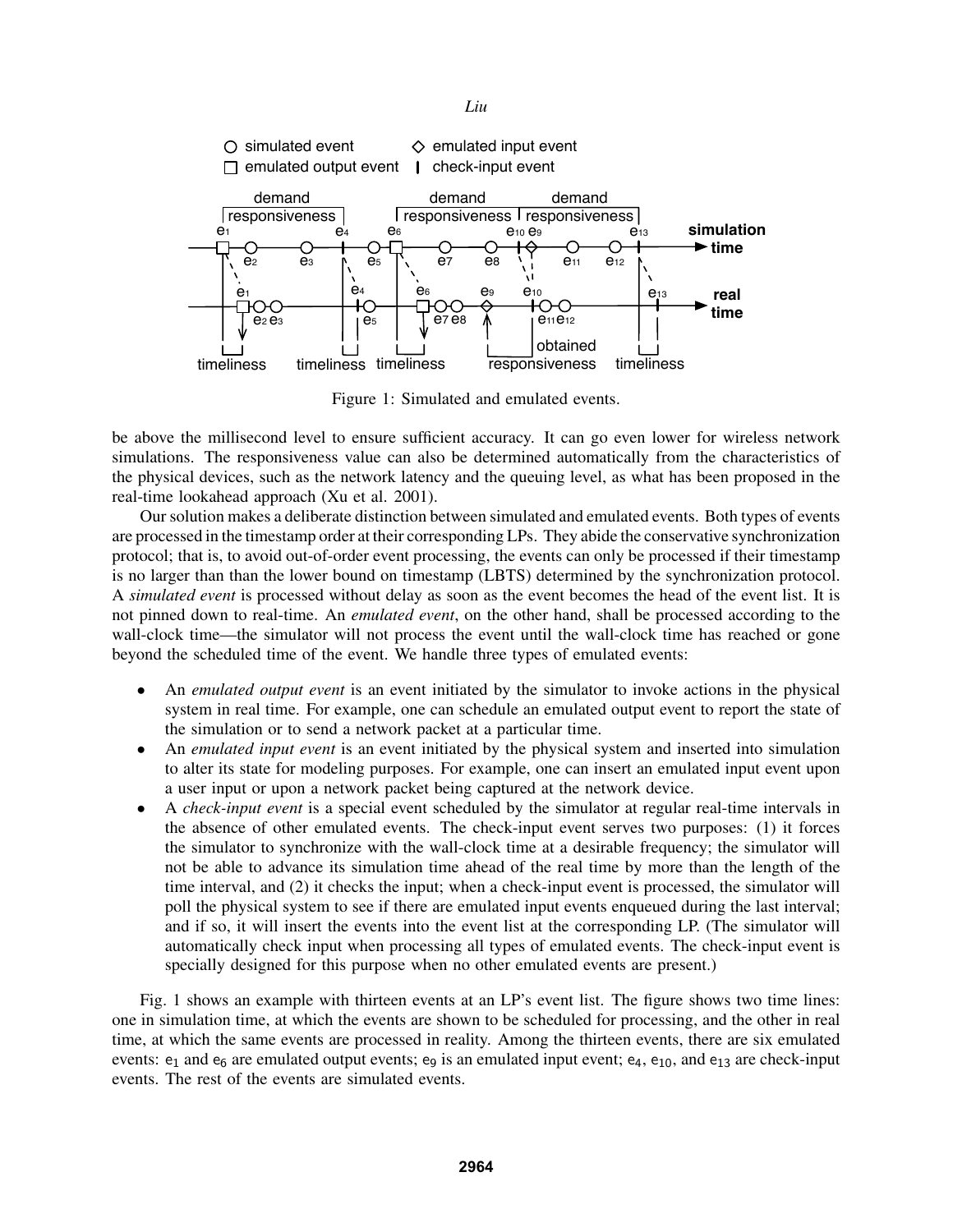

Figure 2: Real-time simulation architecture.

As seen in the example, the difference between the simulation time that an emulated event (either an emulated output event or a check-input event) is scheduled to be processed and the wall-clock time at which it truly happens is "timeliness". Timeliness varies among the events. Collectively, it reflects how well the simulator is able to keep up with real time. The check-input events are scheduled at a regular time interval only if there are no other emulated events present during the interval. We call the length of the interval at which we schedule the check-input events "demand responsiveness". It is the upper bound in simulation time the simulator polls the physical system for input. The example shows that an emulated input event (e9) does not get to be processed by the simulator until the check-input event  $(e_{10})$  is processed. The lag between the wall-clock time the event occurs in the physical system and the wall-clock time it is being processed in simulation is the (obtained) "responsiveness". It is a measure of the simulator's response to external input. The maximum responsiveness is determined by the demand responsiveness (i.e., the interval length) and the timeliness of the simulator. For simulated events, they are processed as soon as possible, since they do not need to be pinned down in real time.

## 3.2 The Real-Time Architecture

In this section, we describe the system architecture of our parallel simulator and the associated synchronization algorithm designed for supporting either real-time or proportional-to-real-time simulation execution and interaction with the physical system. Fig. 2 illustrates the components of the system. A simulation model is spatially divided into a collection of interconnected logical processes (or LPs), which can be independently assigned to different processors (or cores) on separate compute nodes for parallel processing. In our implementation, we statically assign the LPs to the compute nodes and processors. Each LP maintains an event list that stores the events associated with the LP waiting to be processed in timestamp order. The LPs communicate with one another using timestamped messages traveling through established channels between them. In the example shown in Fig. 2, eleven LPs are assigned to the local machine; they are divided to run on three separate processors.<sup>1</sup> Each of the three processors features an LP scheduler, which is responsible for dispatching the LPs assigned to the processor: in a loop, the LP scheduler selects an LP among the available LPs ready for execution and processes events on its event list in timestamp order according to conservative synchronization and real-time requirement. (We describe real-time LP scheduling and synchronization in the next session.)

An I/O thread is expected to run on a separate processor on the same machine. The I/O thread is responsible for communicating with the remote machines for distributed simulation. In our implementation, the I/O thread communicates with the I/O threads on other compute nodes by sending and receiving simulation

<sup>&</sup>lt;sup>1</sup>We do not differentiate between processors and cores; we treat them equally as a processing unit.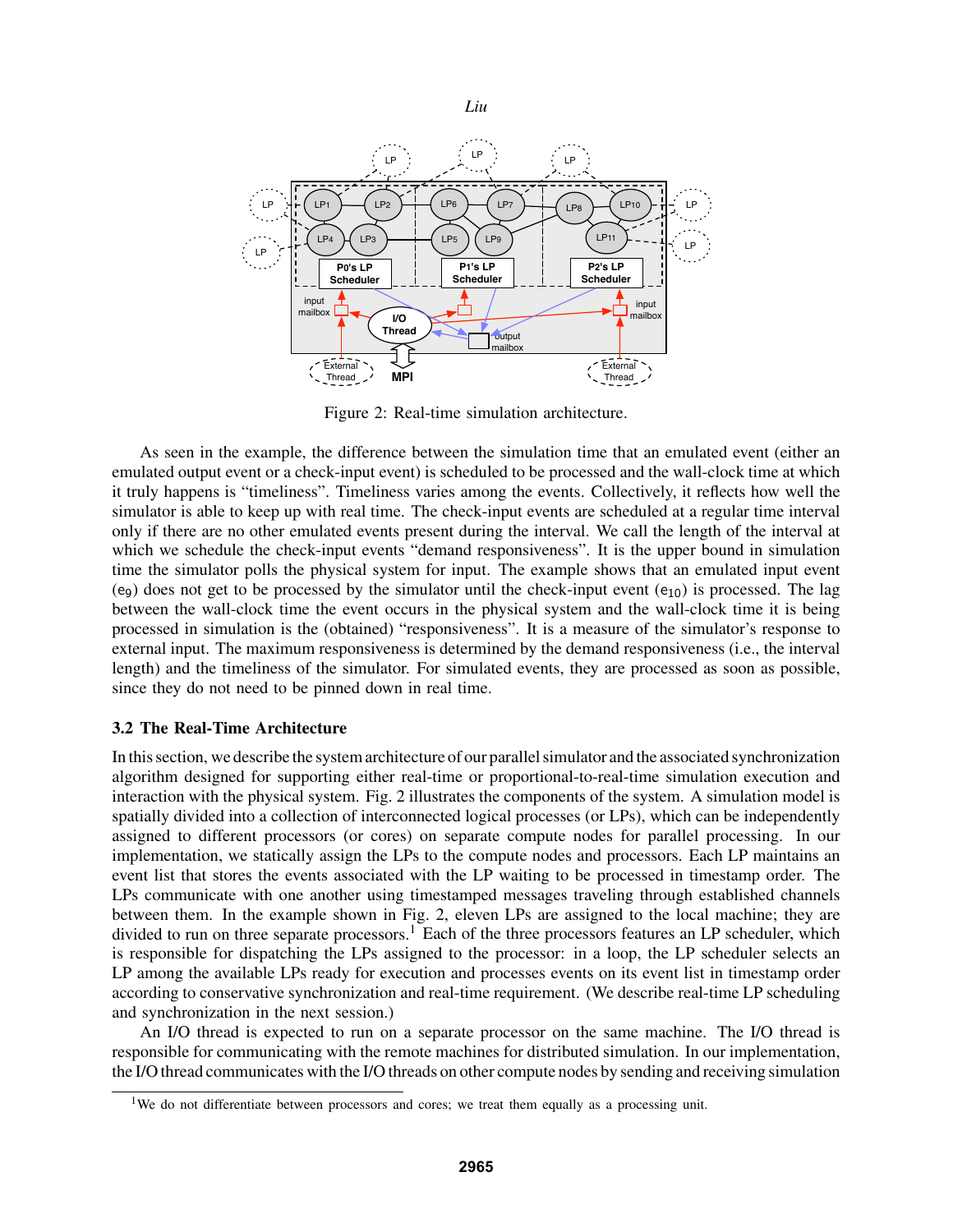events through the Message Passing Interface (MPI). To facilitate communication between the threads, we create a facility called *mailbox*. There is an input mailbox associated with the LP scheduler on each processor. Simulation events received by the I/O thread via MPI are deposited into the input mailbox of the corresponding LP. The LP scheduler later retrieves the events and then inserts them into the event list. In addition, the input mailbox is also used for accepting emulated events. An external thread run on behalf of the physical system can insert emulated events and deposit them at the corresponding input mailbox. (We discuss the real-time simulation API in section 4.)

An output mailbox is designated specifically for the I/O thread. It is used by the LP schedulers on the same machine to deposit simulation events targeting remote LPs. The I/O thread waits for the simulation events using a conditional variable; it retrieves the events from the output mailbox, serializes them into messages, and then sends them to the remote machines through MPI.

#### 3.3 Real-Time LP Scheduling Algorithm

In the following, we discuss the real-time LP scheduling algorithm to be run at each processor. We first make a few definitions before describing the algorithm. Let  $\xi_p$  be the set of LPs assigned to processor p. Each LP maintains a simulation clock and an event list. Suppose e is an event on the event list, we use t(e) to denote the timestamp of the event. Let  $\tau_{\rm x}$  be the timestamp of the earliest event on the event list of  $LP_x$ . If the event list is empty, we simply set  $\tau_x$  to be infinite.

At each processor, the LP scheduler also maintains two priority queues: We use  $R_p$  to denote the set of LPs ready to be executed on processor p. An LP is ready to be executed if its simulation clock is less than the lower-bound on timestamp. The lower-bound on timestamp is calculated using a conservative synchronization protocol; it is the simulation time up to which the LP can process events on its local event list and advance its simulation clock without causing out-of-order event execution. We sort the LPs in  $R<sub>p</sub>$ according to the timestamp of their earliest event (using a priority queue). Let  $\tau(R_p)$  be timestamp of the earliest event of all ready LPs in R<sub>p</sub>. That is,  $\tau(R_p) = \min_{L_{\text{P}_x \in R_p}} {\tau_x}.$ 

We use  $W_p$  to denote the set of LPs that are ready to be run and yet are blocked due to the real-time constraint. That is, if the current wall-clock time has not reached the timestamp of the earliest event on the LP which happens to be an emulated event, the LP needs to be put on hold waiting for the real time to catch up. Similar to  $R_p$ , we sort the LPs in  $W_p$  according to the timestamp of their earliest event (again, using a priority queue). We use  $\tau(W_p)$  to denote the timestamp of the earliest (emulated) event in all LPs in W<sub>p</sub>. That is,  $\tau(W_p) = \min_{x \in W_p} {\tau_x}.$ 

In our implementation, we embed the real-time scheduling algorithm with a hierarchical composite synchronization protocol, which combines both window-based and CMB-based synchronization, and applies independent synchronization regimes for both shared memory and distributed memory (Liu and Rong 2012). For simplicity, here we describe the real-time scheduling algorithm using a window-based synchronization protocol (Nicol 1993). We assume the lookahead, δ, to be the minimum simulation time any LP can affect another LP. The simplified algorithm is described in Algorithm 1.

The simulation starts at time 0. We use  $t_{sync}$  to indicate the start of the current synchronization window, and use  $T_{start}$  to indicate the wall-clock time at the start of the simulation (line 1). The simulation ends when it reaches beyond the termination time  $t_{term}$ . At the beginning of each synchronization window, all processors are engaged in an all-to-all exchange so that future simulation events (those with timestamps larger than the beginning of the synchronization window) can be delivered to the corresponding processors (line 3). The processors then perform a min-reduction to determine h, the beginning of the next synchronization window (line 4). Initially all LPs are ready to be executed (line 5). In the while-loop (at lines 6-24), the LP scheduler processes all LPs that are ready to be executed, including those currently blocked due to real-time constraints. After that, the synchronization window advances to the next (line 25).

In the while-loop, the LP scheduler first checkes the current real time  $T_{now}$ , which is calculated by subtracting the wall-clock time at the start of the simulation, and then divided by the emulation speed-up ratio γ, which is one for real-time simulation (line 7). If the current real time has already passed the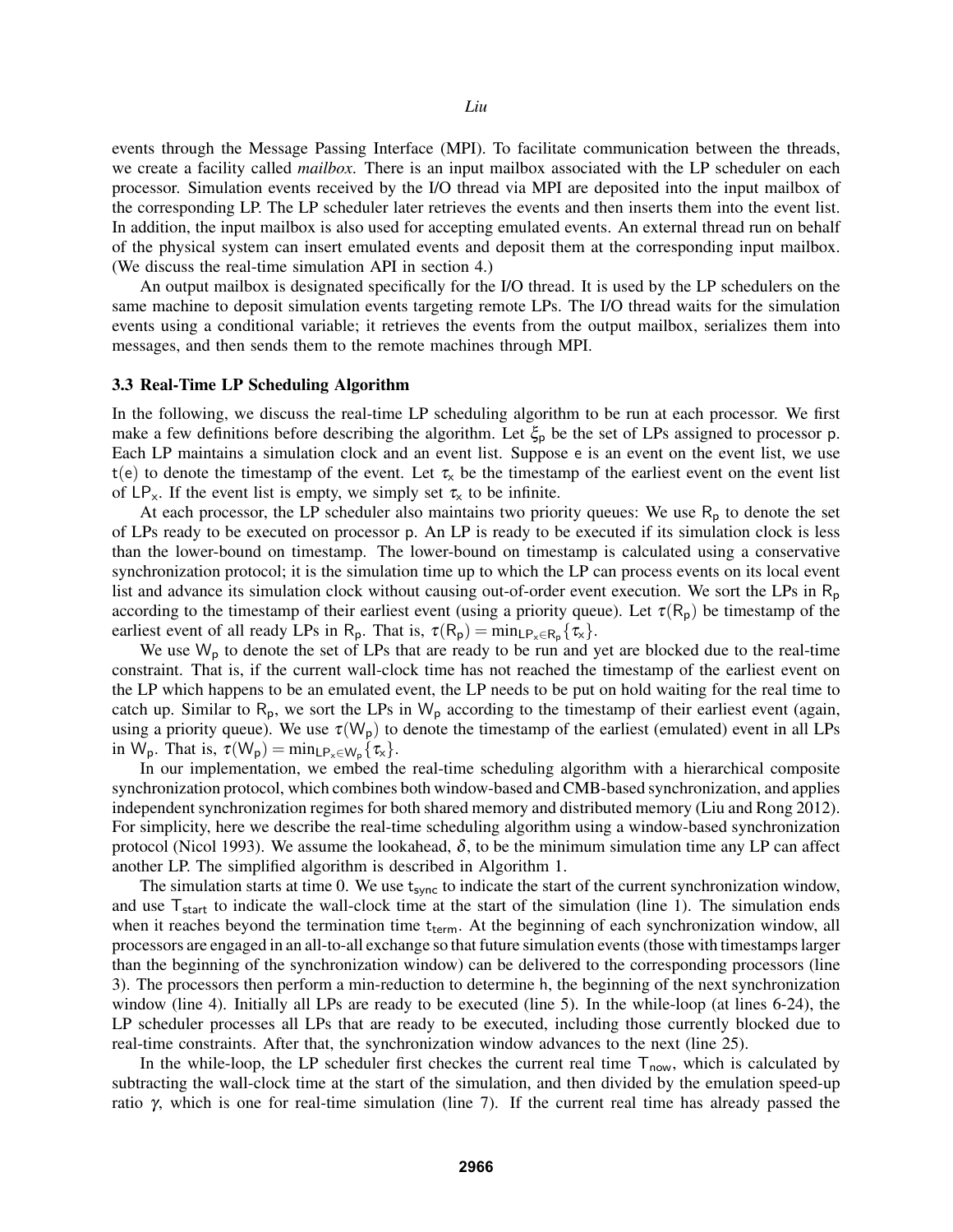| Algorithm 1 The real-time LP scheduling algorithm on processor p |  |  |
|------------------------------------------------------------------|--|--|
|------------------------------------------------------------------|--|--|

|     | 1: $W_p \leftarrow \phi$ ; t <sub>sync</sub> $\leftarrow$ 0; T <sub>start</sub> $\leftarrow$ wallclock() |
|-----|----------------------------------------------------------------------------------------------------------|
| 2:  | <b>WHILE</b> $(t_{sync} < t_{term})$ DO                                                                  |
| 3:  | all-to-all exchange of future events among processors                                                    |
| 4:  | $t' \leftarrow min_{LP_x \in \xi_0} \{ \tau_x + \delta, t_{term} \}; h \leftarrow min-reduction(t')$     |
| 5:  | $R_p \leftarrow \xi_p$                                                                                   |
| 6:  | WHILE $( R_p + W_p >0)$ DO                                                                               |
| 7:  | $T_{now} \leftarrow (wallclock() - T_{start})/\gamma$                                                    |
| 8:  | WHILE $(\tau(W_p) < T_{now})$ Do                                                                         |
| 9:  | $LP_x \leftarrow$ delete-min( $W_p$ ); insert( $R_p$ , LP <sub>x</sub> )                                 |
| 10: | IF $(R_p = \phi)$ THEN                                                                                   |
| 11: | sleep until $T_{start} + \tau(W_D)$                                                                      |
| 12: | <b>ELSE</b>                                                                                              |
| 13: | $LP_x \leftarrow$ delete-min(R <sub>p</sub> )                                                            |
| 14: | <b>WHILE</b> (LP <sub>x</sub> eventlist is not empty) <b>DO</b>                                          |
| 15: | $T_{now} \leftarrow (wallclock() - T_{start})/\gamma$                                                    |
| 16: | IF $(\tau(W_p) < T_{now})$ THEN                                                                          |
| 17: | insert( $R_p$ , LP <sub>x</sub> ); break // from the event loop                                          |
| 18: | $e \leftarrow peek-min-event(LP_x)$                                                                      |
| 19: | IF $(t(e) > h)$ THEN                                                                                     |
| 20: | break // end the event loop                                                                              |
| 21: | <b>ELSE IF</b> (e is simulated event OR $t(e) \leq T_{now}$ ) <b>THEN</b>                                |
| 22: | remove-min-event( $LP_x$ ); process-event(e)                                                             |
| 23: | <b>ELSE</b>                                                                                              |
| 24: | insert( $W_p$ , LP <sub>x</sub> ); break // from the event loop                                          |
| 25: | $t_{sync} \leftarrow h$                                                                                  |

timestamp of the earliest event for those LPs blocked due to the real-time constraint, the LP scheduler unblocks them by moving them to the ready queue (lines 8 and 9). If the ready queue is empty, the LP scheduler has no more work to do other than waiting for the real time to catch up (line 11). Otherwise, an LP at the head of the ready queue (with the earliest event) is chosen to run (line 13).

In the event loop (lines 14-24), the LP scheduler takes a measure of the current wall-clock time before processing each event (line 15). We interrupt the event loop if the real time has surpassed the earliest timestamp of a blocked LP, in which case we also unblock it and move it to the ready queue (line 17). If the event at the head of the event list has a timestamp beyond the current synchronization window, we have finished processing the LP for the current round and we end the event loop (line 20). If it's a simulated event, or if it's an emulated event with a timestamp smaller than the current wall-clock time, we process the event (line 22). Otherwise, we suspend the execution of the LP due to the real-time constraint and move it to  $W_p$  for later processing (line 24).

The above real-time scheduling algorithm can be extended to be incorporated with other synchronization protocols. For example, to enable asynchronous CMB-style, one can simply add another queue to store the LPs that are blocked from execution once the simulation clock has reached the lower-bound on timestamp due to local causality constraint. These LPs will later become ready to be executed again once the lower-bound on timestamp is advanced by the synchronization protocol.

### 4 REAL-TIME SIMULATION API

A parallel simulator needs to provide easy and expressive program constructs for users to realize realtime (or proportional-to-real-time) simulation and seamless interaction with the physical system. Our implementation is based on the Scalable Simulation Framework (SSF), extended with the real-time support.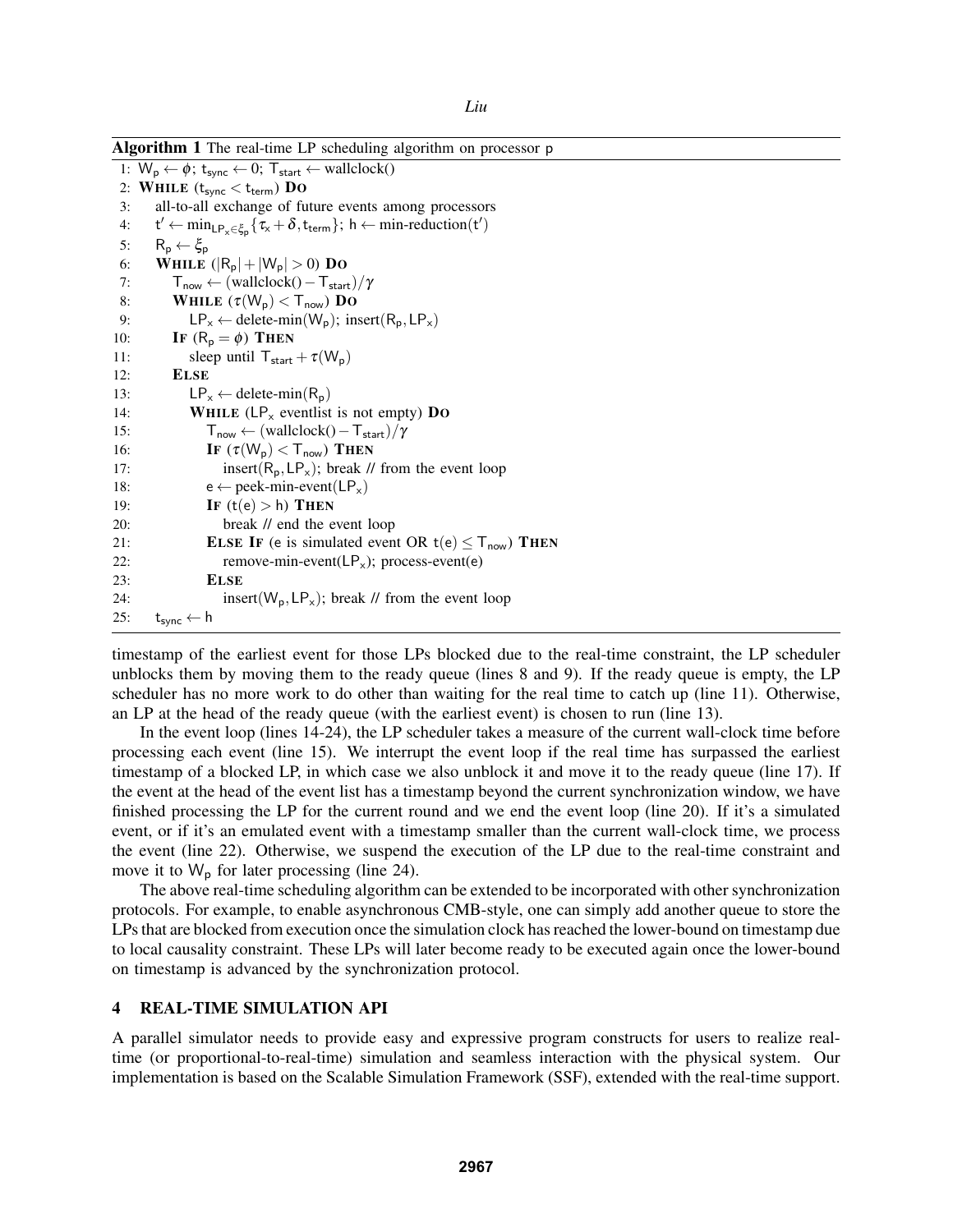SSF API defines five core classes (Cowie et al. 1999). An *entity* is a container for state variables collectively representing a model component. The entities can be combined together to share the same timeline (as an LP), either explicitly by user specification or implicitly as a result of simulator's performance optimization strategy. In the model, the entities are connected by mapping the *out-channels* of the entities to the *in-channels* of other entities. The channels provide the communication end-points between the entities with specified delays. *Events* are messages sent through the channels: an event written to the out-channel will be delivered by the simulator to all mapped in-channels with proper delays. Within an entity, one can designate one or more *processes* to perform simulation activities, including receiving events at the entitys in-channels, or waiting for a certain simulation time to elapse.

For real-time simulation, we add an extension to the entity class's constructor for the user to specify an emulated entity. If an entity is emulated, all events associated with this entity will be treated as emulated events, which means they will be processed according to real time. An emulated entity can also accept input from the physical system. In the constructor, the user can specify the responsiveness of the entity for accepting external input, which can be defined as the maximum delay allowed for an entity to respond to the arrival of an external event. The simulator uses this value to define the interval for scheduling the check-input events (see section 3.1).

An external system can inject events into simulation by invoking the *insertEmulatedEvent()* method of an emulated entity. The event is then deposited to the input mailbox to be retrieved by the LP scheduler (upon processing an emulated event or a check-input event) on the processor where the corresponding entity resides. When the event is processed, a callback method, *emulate()*, of the emulated entity will be invoked to handle the event in the simulation system.

The simulation starts when the user invokes the *ssf start()* method in the main function after the model has been created. The user specifies the simulation termination time as a parameter to the method. To enable real-time or proportion-to-real-time simulation, the user can also specify a speed-up ratio,  $\gamma$ , which is used to indicate the emulation speed with respect to real time, i.e., the progression of simulation time over the wall-clock time. If the speed-up ratio is one, all emulated events are expected to be processed according to real time. That is, one second of simulation time corresponds to one second in real time. If the speed-up ratio is set to be five, the simulation is expected to run five times faster than the wall-clock time. If the ratio is set to be infinite, we will run simulation independent from the wall-clock time.

### 5 PRELIMINARY EXPERIMENTS

We conducted preliminary experiments to examine the performance of the real-time scheduling algorithm implemented in our minissf simulator (MiniSSF 2013) using a simple queuing model. We run our experiments on Stampede, which is a Dell Linux cluster consisting of over 6,400 Dell PowerEdge server nodes, each with two eight-core Intel Xeon E5 processors, one Xeon Phi Coprocessor, and 32 GB memory (XSEDE 2013). For the preliminary experiments, we only conducted the experiments on 256 cores. The model consists of a number of queues connected in a circle, each being a single-server queue with infinite capacity and an exponentially distributed service time. We fix the number of queues on each core to be 100. In total, the model consists of 25,600 queues. At the start, we populate the queues with an average of 10 initial jobs, sampled from a Poisson distribution. In the addition to the two adjacent queues, each queue also connects to the third queue randomly chosen within a radius of 100. Upon the departure of a completed job at a queue, the queue sends the job to one of its connected queues with the same probability. We fix a delay of 1 ms between the departure of a job at a queue and its arrival at the next queue. We vary the mean service time of the queues in order to experiment with different simulation workload.

In the experiment, we choose one of the queues to be emulated and measure the timeliness of the simulator for processing the real-time events, including job arrival, job service, and job departure at the queue. Fig. 3 shows the measurements of timeliness of 10,000 consecutive emulated events, when the mean service time of the queues is set to be 0.4 ms. Changing the mean service time does not change timeliness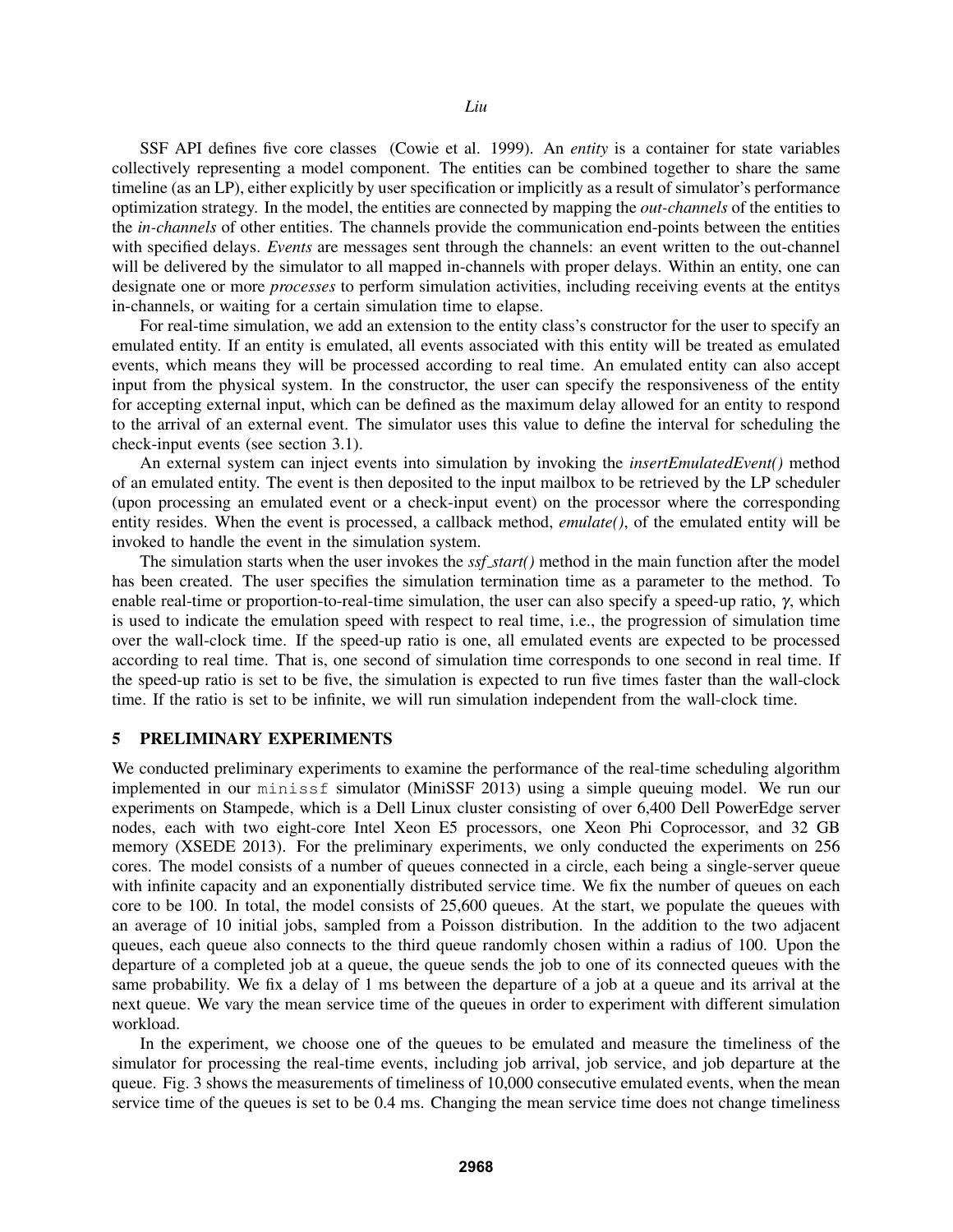



Figure 6: Responsiveness (demand=0.1 ms).

significantly as long as the simulator keeps running faster than real time. We also create a separate thread to create external events at an interval of 1 millisecond. We measure the responsiveness for processing these external events under different demand responsiveness settings (10, 1, and 0.1 ms). Figures 4-6 show the results. In most cases, the simulator is able to achieve the required responsiveness. For the 0.1 ms case, the timeliness (around 60  $\mu$ s) is significant and therefore must be taken into consideration.

# 6 CONCLUSIONS AND FUTURE WORK

Having simulation to interoperate with physical systems in real time is important for optimizing system performance and for enabling studies with closely integrated environments for training, testing, and analytics. In this paper, we present a real-time scheduling algorithm for dealing with the mixture of simulated and emulated events in a full-fledged conservatively synchronized parallel simulation kernel. We introduce concepts important to maintaining simulation efficiency and improving timeliness and responsiveness for processing the emulated events. We propose a real-time architecture for a parallel simulator to easily and efficiently incorporate emulated events originated from the physical system. The design has been incorporated with a well-established parallel simulation API. We conducted preliminary experiments to demonstrate the real-time performance of our implementation. Future work includes more extensive performance studies of our parallel real-time simulator, and for supporting large-scale interactive network simulation and emulation studies.

*Liu*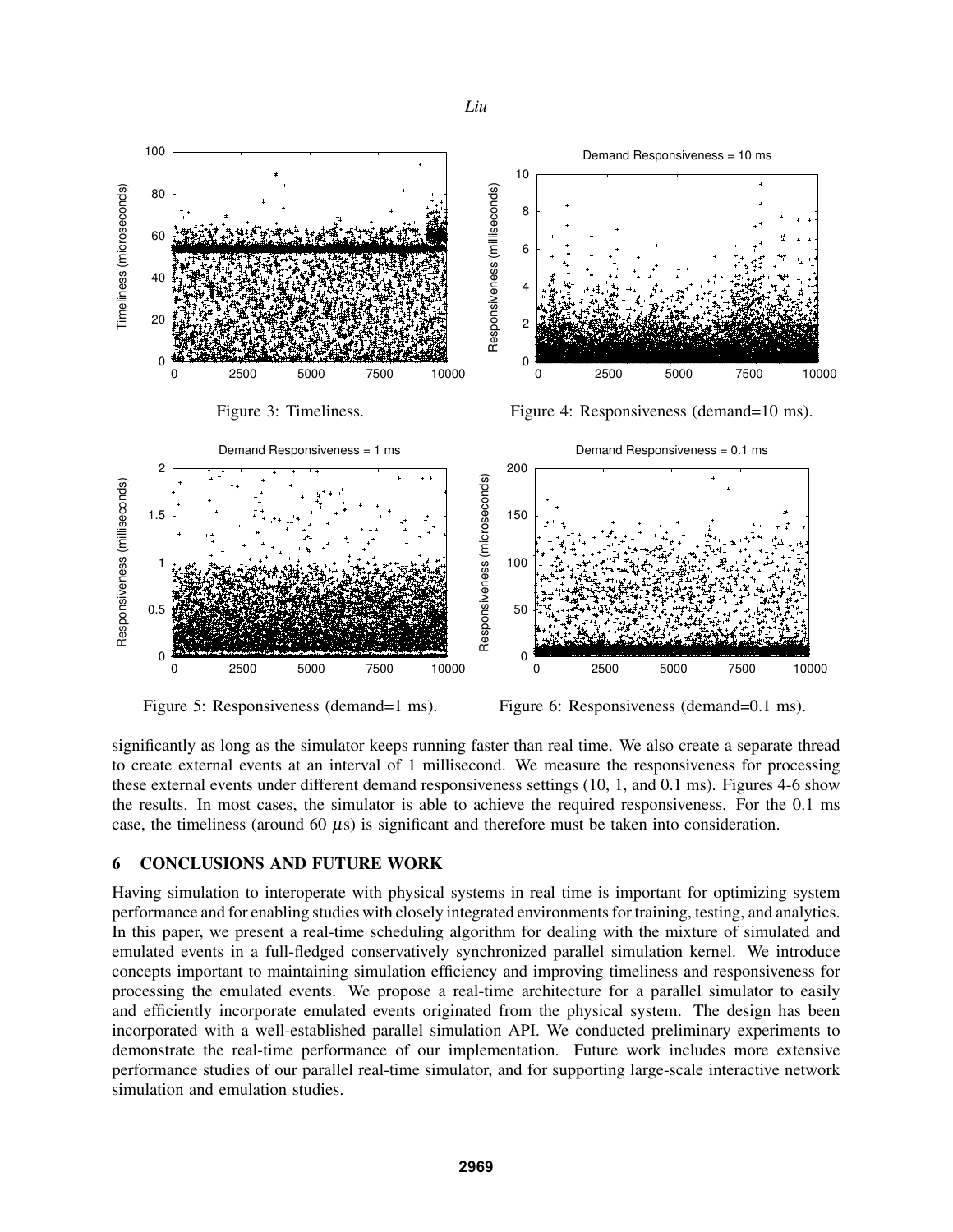### ACKNOWLEDGMENTS

This research is supported in part by NSF grants CCF-0937964, HRD-0833093, IIP-1237818, and by a sub-contract from the GENI Project Office at Raytheon BBN Technologies. This work used the Extreme Science and Engineering Discovery Environment (XSEDE), supported by NSF grant OCI-1053575.

# **REFERENCES**

- Ahrenholz, J., C. Danilov, T. Henderson, and J. Kim. 2008. "CORE: A real-time network emulator". In *MILCOM*, 1–7.
- Chandy, K. M., and J. Misra. 1979. "Distributed simulation: A case study in design and verification of distributed programs". *IEEE Transactions on Software Engineering* SE-5 (5): 440–452.
- Cowie, J., D. Nicol, and A. Ogielski. 1999. "Modeling the global internet". *Computing in Science and Engineering* 1 (1): 42–50.
- Erazo, M., and J. Liu. 2013. "Leveraging Symbiotic Relationship Between Simulation and Emulation for Scalable Network Experimentation". In *ACM SIGSIM-PADS*, 79–90.
- Fall, K. 1999. "Network emulation in the Vint/NS simulator". In *IEEE Symposium on Computers and Communications (ISCC)*, 244–250.
- Fujimoto, R., D. Lunceford, E. Page, and A. M. Uhrmacher. 2002. "Grand challenges for modeling and simulation". Technical Report 350, Schloss Dagstuhl.
- Fujimoto, R., and R. Weatherly. 1996. "Time Management in the DoD High Level Architecture". In *PADS*, 60–67.
- Fujimoto, R. M. 1990. "Parallel discrete event simulation". *Communications of the ACM* 33 (10): 30–53.
- Gu, Y., and R. Fujimoto. 2007. "Applying parallel and distributed simulation to remote network emulation". In *WSC*, 1328–1336.
- IEEE Std 1278.1-2012, Revision of IEEE Std 1278.1-1995 2012. "IEEE Standard for Distributed Interactive Simulation–Application Protocols".
- IEEE Std 1516-2000 2010. "IEEE Standard for Modeling and Simulation High Level Architecture– Framework and Rules".
- Jefferson, D. R. 1985. "Virtual time". *ACM Transactions on Programming Languages and Systems* 7 (3): 404–425.
- Jin, D., Y. Zheng, H. Zhu, D. M. Nicol, and L. Winterrowd. 2012. "Virtual Time Integration of Emulation and Parallel Simulation". In *PADS*, 201–210.
- Liljenstam, M., J. Liu, D. Nicol, Y. Yuan, G. Yan, and C. Grier. 2005. "RINSE: the real-time immersive network simulation environment for network security exercises". In *PADS*, 119–128.
- Liu, J., S. Mann, N. Van Vorst, and K. Hellman. 2007. "An Open and Scalable Emulation Infrastructure for Large-Scale Real-Time Network Simulations". In *INFOCOM*, 2476–2480.
- Liu, J., and R. Rong. 2012. "Hierarchical Composite Synchronization". In *PADS*, 3–12.
- MiniSSF 2013. "Minimalistic Scalable Simulation Framework". http://www.primessf.net/minissf/.
- Nicol, D., D. Jin, and Y. Zheng. 2011. "S3F: the scalable simulation framework revisited". In *WSC*, 3288–3299.
- Nicol, D. M. 1993. "The Cost of Conservative Synchronization in Parallel Discrete Event Simulations". *Journal of the ACM* 40 (2): 304–333.
- Raychaudhuri, D., I. Seskar, M. Ott, S. Ganu, K. Ramachandran, H. Kremo, R. Siracusa, H. Liu, and M. Singh. 2005. "Overview of the ORBIT radio grid testbed for evaluation of next-generation wireless network protocols". In *Proceedings of Wireless Communications and Networking Conference (WCNC)*.
- Rizzo, L. 1997. "Dummynet: a simple approach to the evaulation of network protocols". *ACM SIGCOMM Computer Communication Review* 27 (1): 31–41.
- Simmonds, R., R. Bradford, and B. Unger. 2000. "Applying parallel discrete event simulation to network emulation". In *PADS*, 15–22.